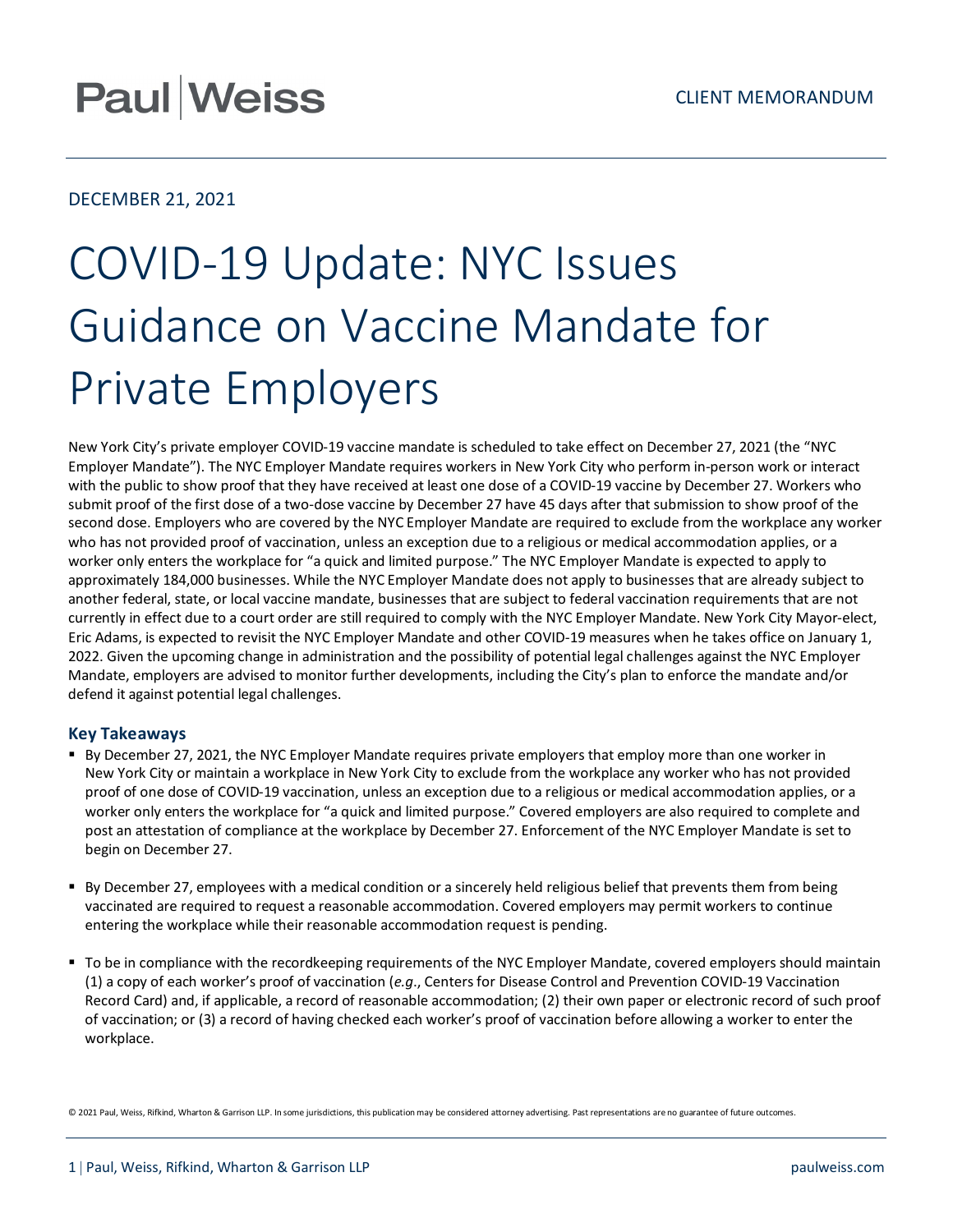- The NYC Employer Mandate does not apply to covered entities and individuals who are already subject to another federal, state, or local vaccination requirement that is in effect or individuals who have been granted a reasonable accommodation pursuant to such requirement. However, covered entities or individuals who are subject to any federal requirement that is not currently in effect because of a court order must comply with the NYC Employer Mandate.
- Employers are permitted to adopt and implement a vaccination policy that is "stricter" than the NYC Employer Mandate so long as it is not discriminatory or otherwise unlawful.

#### **NYC Employer Mandate**

#### **Background**

On December 6, Mayor Bill de Blasio unveiled the NYC Employer Mandate, described as "first-in-the-nation measures to encourage New Yorkers to keep themselves and their communities safe."<sup>[1](#page-1-0)</sup> Mayor de Blasio stated that the NYC Employer Mandate would apply to "roughly 184,000 businesses" and that the City would issue, at a later date, enforcement and reasonable accommodation guidance, along with additional resources to support small businesses with implementation of the mandate. On December 15, New York City issued guidance on the NYC Employer Mandate (the "NYC Guidance"), including a set of FAQs, a reasonable accommodations checklist (the "NYC Checklist"), guidance on equitable implementation of COVID-19 vaccine requirements, and an official attestation that employers can complete to affirm that they are in compliance with the NYC Employer Mandate (the "Affirmation of Compliance").

The NYC Employer Mandate is scheduled to take effect on December 27, five days before Mayor de Blasio leaves office. The spokesperson for Mayor-elect Adams, who takes office on January 1, 2022, stated that the Mayor-elect will "evaluate this mandate and other Covid strategies when he is in office and make determinations based on science, efficacy and the advice of health professionals."[2](#page-1-1)

#### **Guidance on NYC Employer Mandate**

Covered Entities and Individuals. The NYC Employer Mandate applies to (1) all private employers that employ more than one worker in New York City or that maintain a workplace in New York City and (2) self-employed individuals who work at a workplace or interact with the public in the course of their business. "Workplace" is broadly defined to include "any location, including a vehicle, where work is performed in the presence of" others. The NYC Employer Mandate applies not only to full-time employees, but also to part-time workers, interns, volunteers, and contractors. Individuals (1) who work from home and whose work does not involve interacting with other people; (2) who enter the workplace for "a quick and limited purpose"; and (3) who are not required to be vaccinated per the City's Key to NYC program, including certain performing artists and athletes, $3$  are not covered by the NYC Employer Mandate. Commercial landlords who do not operate co-working spaces are not covered by the NYC Employer Mandate except in regards to their own employees.<sup>[4](#page-1-3)</sup>

Vaccination Requirements. By December 27, workers are required to provide proof of one dose of the COVID-19 vaccination, and covered entities must exclude from the workplace any worker who has not provided such proof, unless an exception due to a religious or medical accommodation applies, or a worker only ever enters the workplace for "a quick and limited purpose," which includes "using the bathroom, making a delivery, or clocking in and receiving an assignment before leaving to begin a

<span id="page-1-0"></span><sup>&</sup>lt;sup>1</sup> Office of the Mayor, Mayor de Blasio Announces Vaccine Mandate for Private Sector Workers, and Major Expansions to Nation-Leading "Key to NYC" Program (Dec. 6, 2021)[, https://www1.nyc.gov/office-of-the-mayor/news/807-21/mayor-de-blasio-vaccine-mandate-private-sector](https://www1.nyc.gov/office-of-the-mayor/news/807-21/mayor-de-blasio-vaccine-mandate-private-sector-workers-major-expansions-to)[workers-major-expansions-to.](https://www1.nyc.gov/office-of-the-mayor/news/807-21/mayor-de-blasio-vaccine-mandate-private-sector-workers-major-expansions-to)

<span id="page-1-1"></span><sup>&</sup>lt;sup>2</sup> N.Y. Times, Will Eric Adams Keep N.Y.C.'s Newest Vaccine Mandate? Check Back Later (Dec. 6, 2021), [https://www.nytimes.com/2021/12/06/nyregion/eric-adams-employee-vaccine-mandate.html.](https://www.nytimes.com/2021/12/06/nyregion/eric-adams-employee-vaccine-mandate.html)

<span id="page-1-2"></span><sup>&</sup>lt;sup>3</sup> NYC, Vaccination Requirement: Indoor Public Activities (Key to NYC)[, https://www1.nyc.gov/site/doh/covid/covid-19-vaccines-keytonyc.page.](https://www1.nyc.gov/site/doh/covid/covid-19-vaccines-keytonyc.page)

<span id="page-1-3"></span><sup>4</sup> NYC, Frequently Asked Questions for Covered Entities (Dec. 15, 2021)[, https://www1.nyc.gov/assets/counseltothemayor/downloads/Workplace-](https://www1.nyc.gov/assets/counseltothemayor/downloads/Workplace-FAQ.pdf)[FAQ.pdf.](https://www1.nyc.gov/assets/counseltothemayor/downloads/Workplace-FAQ.pdf)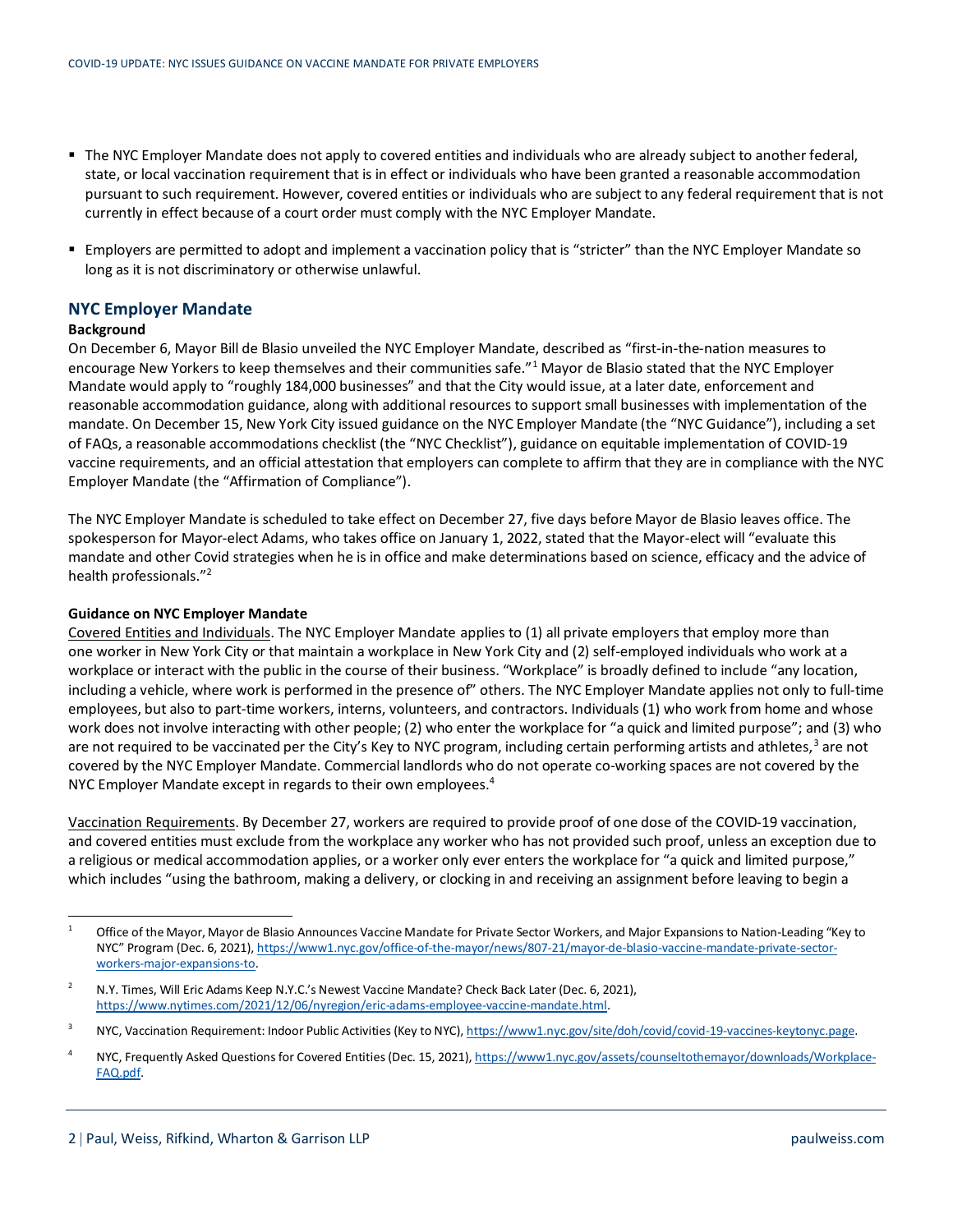solitary assignment."<sup>[5](#page-2-0)</sup> Workers who submit proof of the first dose of a two-dose vaccine by December 27 have 45 days after that submission to show proof of the second dose. If workers do not provide proof of a second dose within that timeframe, covered entities are required to exclude such workers from the workplace until they submit proof of vaccination for their second dose.

The NYC Employer Mandate does not prevent covered entities from imposing "stricter" COVID-19 vaccination requirements so long as they are not discriminatory or otherwise unlawful.<sup>[6](#page-2-1)</sup>

Reasonable Accommodations and Prohibition on Discrimination/Retaliation. The NYC Employer Mandate does not prohibit covered entities from providing "reasonable accommodations for medical or religious reasons."<sup>7</sup> By December 27, workers who have a sincerely held religious belief or a medical condition that prevents them from being vaccinated for COVID-19 are required to make a request for a reasonable accommodation.<sup>[8](#page-2-3)</sup> The NYC Checklist contemplates that a permanent or temporary medical exemption may be granted if an employee's medical condition falls under the enumerated categories therein and a religious exemption may be granted if the employee's request is based on a sincerely held religious belief and not solely on "a personal, political, or philosophical preference."<sup>[9](#page-2-4)</sup> The NYC Checklist provides that employers need not grant a reasonable accommodation if the unvaccinated worker "would likely pose a direct threat to themselves or others" or the accommodation "presents an undue burden on the employer."<sup>[10](#page-2-5)</sup> Covered entities may permit workers to continue entering the workplace while their reasonable accommodation request is pending.<sup>11</sup> Covered entities need not "fire or discipline" workers who are not in compliance with the NYC Employer Mandate so long as they exclude the worker from the workplace.<sup>[12](#page-2-7)</sup>

The NYC Checklist provides the following non-exhaustive options for reasonable accommodations available to eligible employees: (1) weekly PCR testing for COVID-19 and masking at all times when not eating or drinking; (2) remote work that does not expose others to the accommodated worker; and (3) leave of absence.<sup>[13](#page-2-8)</sup> Under the New York City Human Rights Law (the "NYCHRL"), employers do not need to pay unvaccinated employees during a leave of absence unless the employer pays other workers who

<span id="page-2-1"></span> $6$  *Id.* 

<span id="page-2-7"></span> $12$  *Id.* 

<span id="page-2-0"></span> $<sup>5</sup>$  *Id.*</sup>

<span id="page-2-2"></span><sup>&</sup>lt;sup>7</sup> Order of the Commissioner of the Department of Health and Mental Hygiene to Require COVID-19 Vaccination in the Workplace (Dec. 13, 2021), [https://www1.nyc.gov/assets/doh/downloads/pdf/covid/covid-19-vaccination-workplace-requirement.pdf.](https://www1.nyc.gov/assets/doh/downloads/pdf/covid/covid-19-vaccination-workplace-requirement.pdf) 

<span id="page-2-3"></span><sup>8</sup> NYC, Frequently Asked Questions for Covered Entities (Dec. 15, 2021)[, https://www1.nyc.gov/assets/counseltothemayor/downloads/Workplace-](https://www1.nyc.gov/assets/counseltothemayor/downloads/Workplace-FAQ.pdf)[FAQ.pdf.](https://www1.nyc.gov/assets/counseltothemayor/downloads/Workplace-FAQ.pdf)

<span id="page-2-4"></span><sup>&</sup>lt;sup>9</sup> NYC, Guidance on Accommodations for Workers[, https://www1.nyc.gov/assets/doh/downloads/pdf/covid/vaccination-workplace](https://www1.nyc.gov/assets/doh/downloads/pdf/covid/vaccination-workplace-accommodations.pdf)[accommodations.pdf.](https://www1.nyc.gov/assets/doh/downloads/pdf/covid/vaccination-workplace-accommodations.pdf)

<span id="page-2-5"></span><sup>&</sup>lt;sup>10</sup> *Id.* For example, accommodations that would allow an unvaccinated employee to engage in a high-risk activity, such as yelling or exercising, while in close proximity to others, or to work in close proximity to high-risk individuals are likely to pose "a direct threat" to the unvaccinated employee or others at the workplace. *See* NYC, Guidance for Employers on Equitable Implementation of COVID-19 Vaccine Requirements (Dec. 15, 2021), [https://www1.nyc.gov/assets/cchr/downloads/pdf/publications/Vax-Employment-Guidance.pdf.](https://www1.nyc.gov/assets/cchr/downloads/pdf/publications/Vax-Employment-Guidance.pdf)

<span id="page-2-6"></span><sup>&</sup>lt;sup>11</sup> NYC, Frequently Asked Questions for Covered Entities (Dec. 15, 2021)[, https://www1.nyc.gov/assets/counseltothemayor/downloads/Workplace-](https://www1.nyc.gov/assets/counseltothemayor/downloads/Workplace-FAQ.pdf)[FAQ.pdf.](https://www1.nyc.gov/assets/counseltothemayor/downloads/Workplace-FAQ.pdf)

<span id="page-2-8"></span><sup>13</sup> NYC, Guidance on Accommodations for Workers[, https://www1.nyc.gov/assets/doh/downloads/pdf/covid/vaccination-workplace](https://www1.nyc.gov/assets/doh/downloads/pdf/covid/vaccination-workplace-accommodations.pdf)[accommodations.pdf.](https://www1.nyc.gov/assets/doh/downloads/pdf/covid/vaccination-workplace-accommodations.pdf)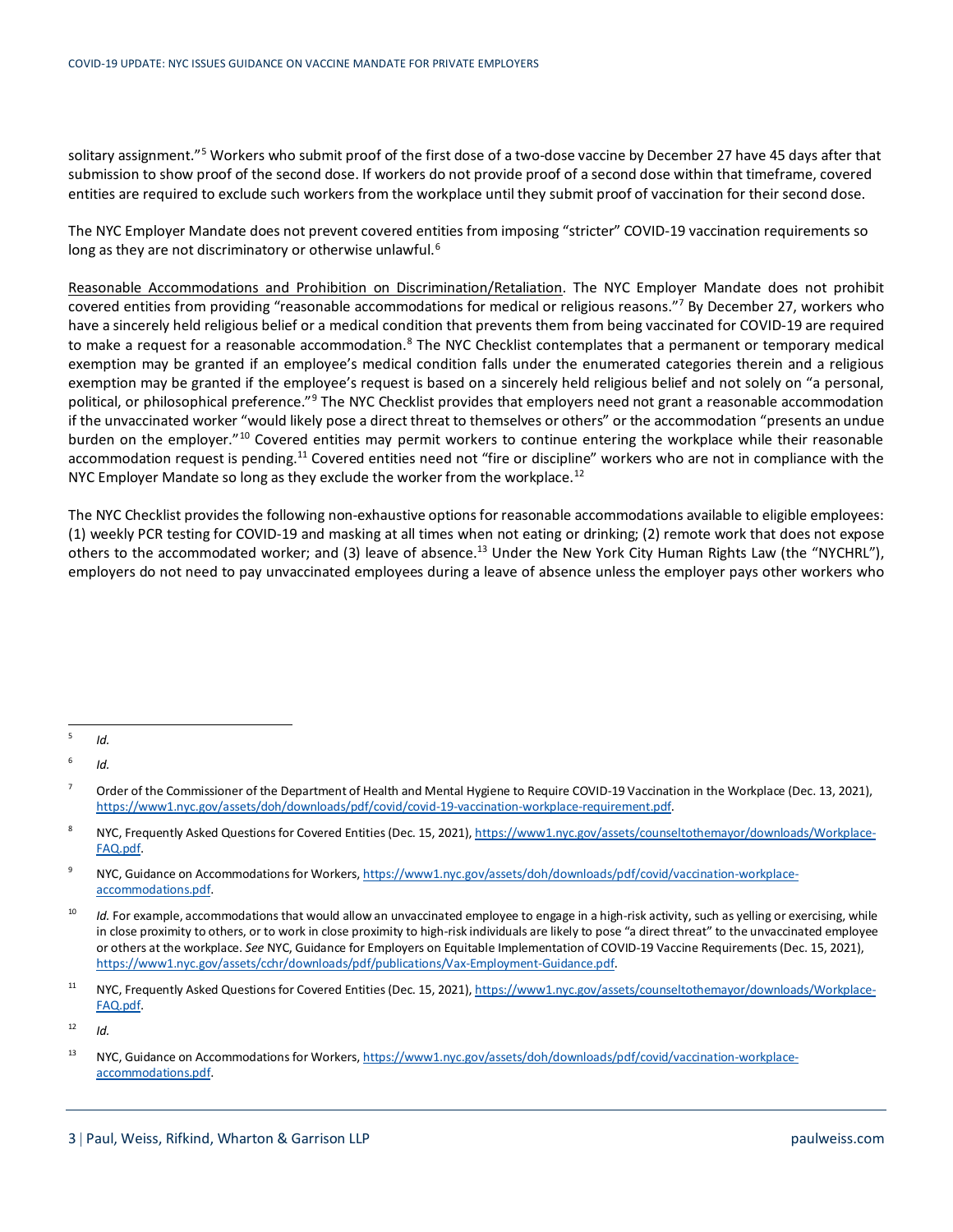are unable to work for similar reasons.<sup>[14](#page-3-0)</sup> The NYC Guidance states that completing the NYC Checklist and keeping it on file "will demonstrate that the employer handled the reasonable accommodation request appropriately."[15](#page-3-1)

The NYCHRL requires covered employers who implement vaccination requirements to consider requests for a reasonable accommodation from employees who need them because of "disability, pregnancy, childbirth, lactation, religious beliefs or observances, or status as a victim of domestic violence, stalking, or sex offenses."[16](#page-3-2) The NYCHRL prohibits employers from implementing vaccine requirements in a way that discriminates against employees based any characteristic protected by the NYCHRL. Employers are also prohibited from retaliating against employees because they requested an accommodation, opposed discrimination, or filed or assisted with a claim under the NYCHRL.<sup>17</sup>

Recordkeeping and Posting Requirements. Covered entities are required to maintain (1) a copy of each worker's proof of vaccination and, if applicable, a record of reasonable accommodation; (2) their own record of such proof of vaccination that includes (a) the worker's name; (b) whether the worker is fully vaccinated; and (c) for a worker who submits proof of the first dose of a two-dose vaccine by December 27, the date by which proof of the second dose will be provided (which must be no later than 45 days after the proof of the first dose was submitted); or (3) a record of verification of proof of vaccination before allowing a worker to enter the workplace.<sup>[18](#page-3-4)</sup>

Any record concerning reasonable accommodations should include (1) when a reasonable accommodation was granted; (2) the basis for doing so, and (3) any supporting documents the worker provided in support of the request for reasonable accommodation. As stated above, completing the NYC Checklist and keeping it on file "will demonstrate that the employer handled the reasonable accommodation request appropriately."<sup>[19](#page-3-5)</sup>

Covered entities who hire contract workers need not keep a record of the contractor's vaccination status. Instead, they can request that the contract worker's employer confirm that the contractor is vaccinated and maintain a record of both their request and the confirmation.[20](#page-3-6)

Each individual business location is covered by the NYC Employer Mandate and must post the Affirmation of Compliance in a conspicuous location.<sup>[21](#page-3-7)</sup> However, a business with multiple locations may store employee vaccination records, as well as reasonable accommodation records, if any, in one central location, instead of having such records available at each location.<sup>[22](#page-3-8)</sup>

Any vaccination information should be collected and stored in a secure manner to ensure the privacy and security of the information is protected.

<span id="page-3-3"></span> $17$  *Id.* 

- <span id="page-3-6"></span><sup>20</sup> *Id.*
- <span id="page-3-7"></span> $^{21}$  *Id.*
- <span id="page-3-8"></span> $^{22}$  *Id.*

<span id="page-3-0"></span><sup>&</sup>lt;sup>14</sup> NYC, Guidance for Employers on Equitable Implementation of COVID-19 Vaccine Requirements (Dec. 15, 2021), [https://www1.nyc.gov/assets/cchr/downloads/pdf/publications/Vax-Employment-Guidance.pdf.](https://www1.nyc.gov/assets/cchr/downloads/pdf/publications/Vax-Employment-Guidance.pdf)

<span id="page-3-1"></span><sup>&</sup>lt;sup>15</sup> NYC, Frequently Asked Questions for Covered Entities (Dec. 15, 2021)[, https://www1.nyc.gov/assets/counseltothemayor/downloads/Workplace-](https://www1.nyc.gov/assets/counseltothemayor/downloads/Workplace-FAQ.pdf)[FAQ.pdf.](https://www1.nyc.gov/assets/counseltothemayor/downloads/Workplace-FAQ.pdf)

<span id="page-3-2"></span><sup>&</sup>lt;sup>16</sup> NYC, Guidance for Employers on Equitable Implementation of COVID-19 Vaccine Requirements (Dec. 15, 2021), [https://www1.nyc.gov/assets/cchr/downloads/pdf/publications/Vax-Employment-Guidance.pdf.](https://www1.nyc.gov/assets/cchr/downloads/pdf/publications/Vax-Employment-Guidance.pdf)

<span id="page-3-4"></span><sup>18</sup> NYC, Frequently Asked Questions for Covered Entities (Dec. 15, 2021)[, https://www1.nyc.gov/assets/counseltothemayor/downloads/Workplace-](https://www1.nyc.gov/assets/counseltothemayor/downloads/Workplace-FAQ.pdf)[FAQ.pdf.](https://www1.nyc.gov/assets/counseltothemayor/downloads/Workplace-FAQ.pdf)

<span id="page-3-5"></span><sup>19</sup> *Id.*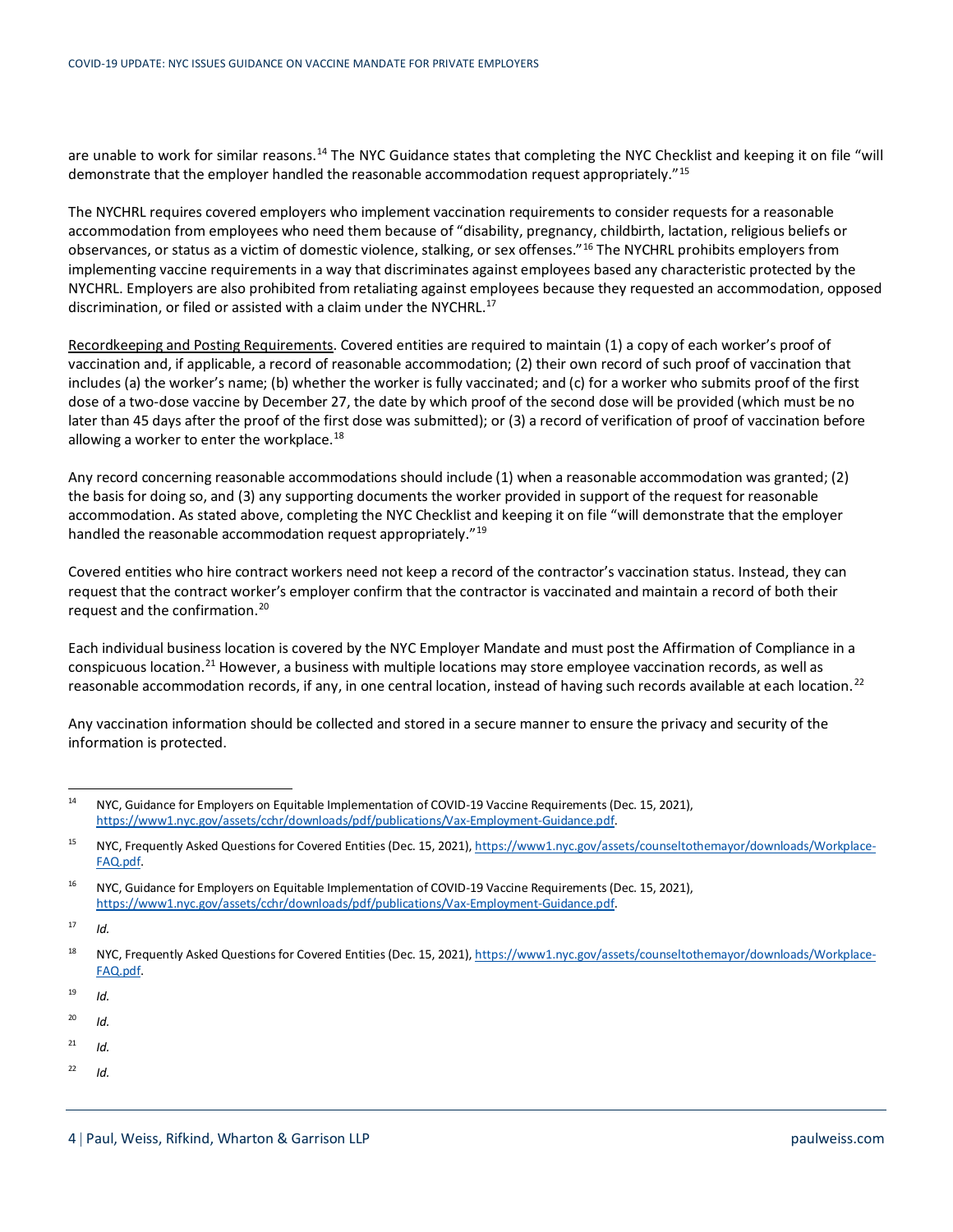Enforcement and Penalties for Non-Compliance. Enforcement of the NYC Employer Mandate is set to begin on December 27.<sup>[23](#page-4-0)</sup> Businesses that are not in compliance with its requirements may be subject to a fine of \$1,000 and escalating penalties thereafter if violations persist. $24$ 

Interplay Between NYC Employer Mandate and Other Vaccine Mandates**.** The NYC Employer Mandate does not apply to covered entities and individuals "who are already subject to another Order of the Commissioner of the Department, Board of Health, the Mayor, or a State or federal entity that requires them to maintain or provide proof of full vaccination, or to individuals who have been granted a reasonable accommodation pursuant to such requirement."<sup>[25](#page-4-2)</sup> However, covered entities and individuals who are subject to federal requirements that are not currently in effect because of a court order must comply with this order.<sup>[26](#page-4-3)</sup>

As of the date of this memorandum, the federal COVID-19 vaccine mandate for federal contractors and subcontractors (the "Federal Contractor Vaccine Mandate") remains paused nationwide.<sup>[27](#page-4-4)</sup> The federal COVID-19 vaccine mandate for employers with 100 or more employees (the "Federal Employer ETS") remains in effect nationwide.<sup>[28](#page-4-5)</sup> To provide employers with sufficient time to comply with the Federal Employer ETS, the Occupational Safety and Health Administration stated that it "will not issue citations for noncompliance with any requirements of the ETS before January 10 and will not issue citations for noncompliance with the standard's testing requirements before February 9."<sup>29</sup> In New York, the COVID-19 vaccine mandate for CMS healthcare workers at facilities participating in Medicare and Medicaid (the "CMS Mandate") is in effect.<sup>[30](#page-4-7)</sup>

#### **Implications for Employers**

- Given that the date of compliance for the NYC Employer Mandate is fast approaching, employers covered by the NYC Employer Mandate are advised to take steps to comply with its requirements, including by notifying their employees that any request for a reasonable accommodation should be submitted by December 27.
- **Employers are advised to review the NYC Guidance to ensure that their policies and procedures for assessing medical and** religious accommodations concerning a COVID-19 vaccination requirement are consistent with the NYC Employer Mandate, the Equal Employment Opportunity Commission's guidance on COVID-19, the Americans with Disabilities Act, Title VII and any other applicable federal, state and local law, rules or regulations.

- <span id="page-4-2"></span><sup>25</sup> *Id*
- <span id="page-4-3"></span> $^{26}$  *Id.*
- <span id="page-4-4"></span> $^{27}$  On December 17, the U.S. Court of Appeals for the Eleventh Circuit denied the government's request for a stay of the district court's injunction of the Federal Contractor Vaccine Mandate pending appeal. *State of Georgia, et al* v. *President of the United States, et al*, No. 21-14269 (11th Cir. Dec. 17, 2021).
- <span id="page-4-5"></span><sup>28</sup> Petitions challenging the Federal Employer ETS—filed in U.S. Courts of Appeals across the nation—were consolidated into the U.S. Court of Appeals for the Sixth Circuit. On December 17, the Sixth Circuit dissolved the Fifth Circuit's stay of the Federal Employer ETS. *MCP No.165, OSHA Covid Rule*, No. 21-7000 (6th Cir. 2021). Emergency applications to the U.S. Supreme Court requesting a stay of the Sixth Circuit's order pending the Supreme Court's review have been filed.
- <span id="page-4-6"></span><sup>29</sup> OSHA, COVID-19 Vaccination and Testing ETS, https://www.osha.gov/coronavirus/ets2.
- <span id="page-4-7"></span><sup>30</sup> The CMS Mandate remains stayed in 10 states that challenged the mandate in the U.S. District Court for the Eastern District of Missouri. *Missouri*  v. *Biden*, No. 4:21-CV-01329, 2021 WL 5564501, at \*1 (E.D. Mo. Nov. 29, 2021). It is also stayed in 14 states that challenged the mandate in the U.S. District Court for the District of Louisiana as a result of the U.S. Court of Appeals for the Fifth Circuit's decision staying the lower court's injunction with respect to jurisdictions outside of the 14 plaintiff states. *Louisiana v. Becerra*, No. 21-30734, 2021 WL 5913302 (5th Cir. Dec. 15, 2021).

<span id="page-4-0"></span> $^{23}$  *Id.* 

<span id="page-4-1"></span> $^{24}$  *Id.*